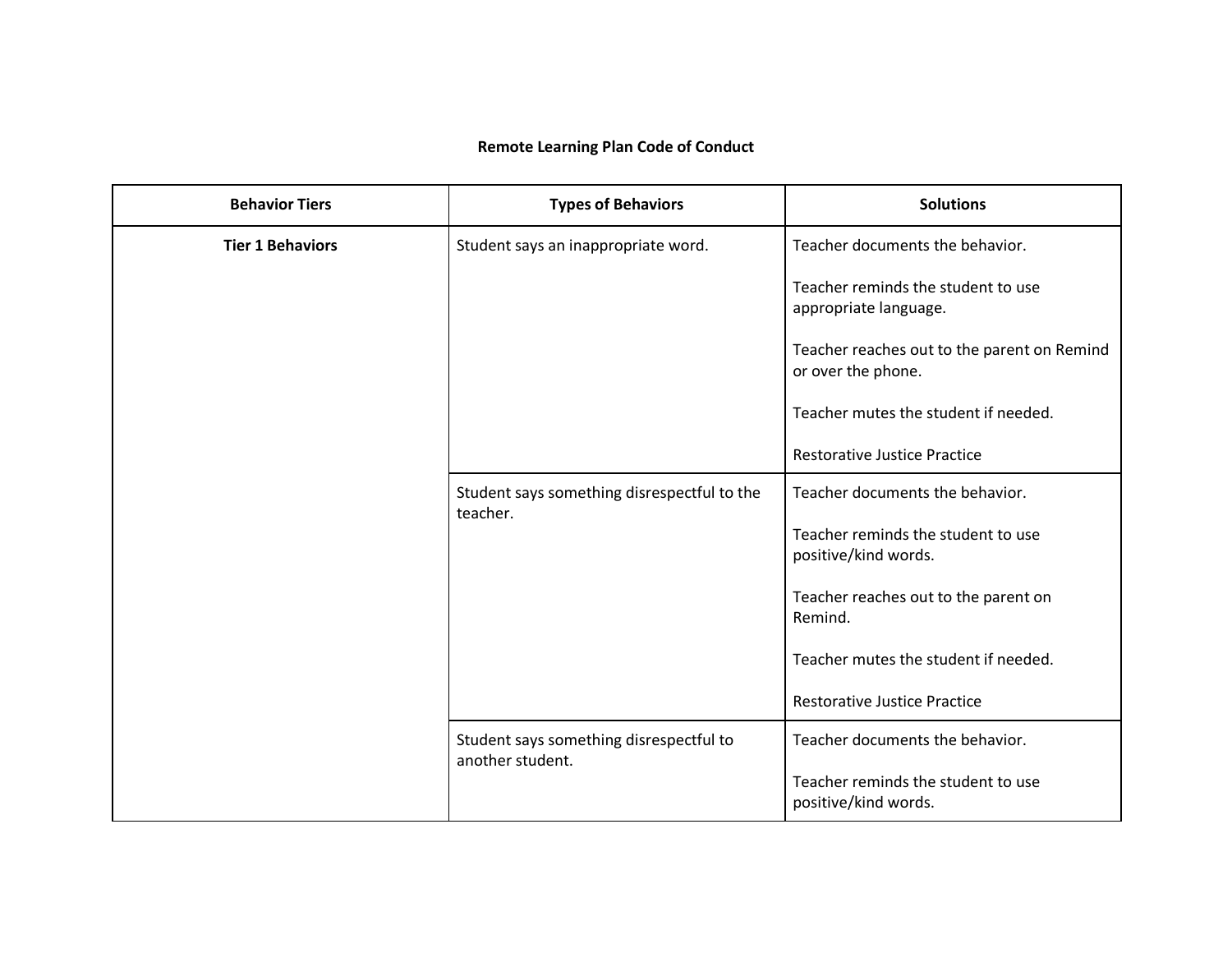|                                                                                                                                                                       | Teacher reaches out to the parent on Remind<br>or over the phone.<br>Teacher mutes the student if needed.<br><b>Restorative Justice Practice</b>                                                                                                                                  |
|-----------------------------------------------------------------------------------------------------------------------------------------------------------------------|-----------------------------------------------------------------------------------------------------------------------------------------------------------------------------------------------------------------------------------------------------------------------------------|
| Accessing other apps/videos during whole<br>group or small group lessons instead of<br>attending to the lesson.                                                       | Teacher documents the behavior.<br>Teacher reminds the student to close tabs<br>and focus on the lesson.<br>Teacher reaches out to the parent on Remind<br>or over the phone.<br>Teacher exits students' tabs through Hapara<br>if needed.<br><b>Restorative Justice Practice</b> |
| Students exhibit other behaviors that are<br>distracting to the lesson, other students, or to<br>the student themself (ex. Playing XBox,<br>showing one's toys, etc.) | Teacher reminds the student to put away all<br>distracting materials and attend to the lesson.<br>Teacher informs parent of behavior through<br>Remind or over the phone.                                                                                                         |
| Student intentionally leaves or logs off of a<br>lesson without permission                                                                                            | Teacher documents the behavior<br>Teacher reaches out to parent on remind or<br>sends a message on chat/hapara asking them<br>to return (if able)<br>Teacher reminds the student that they must                                                                                   |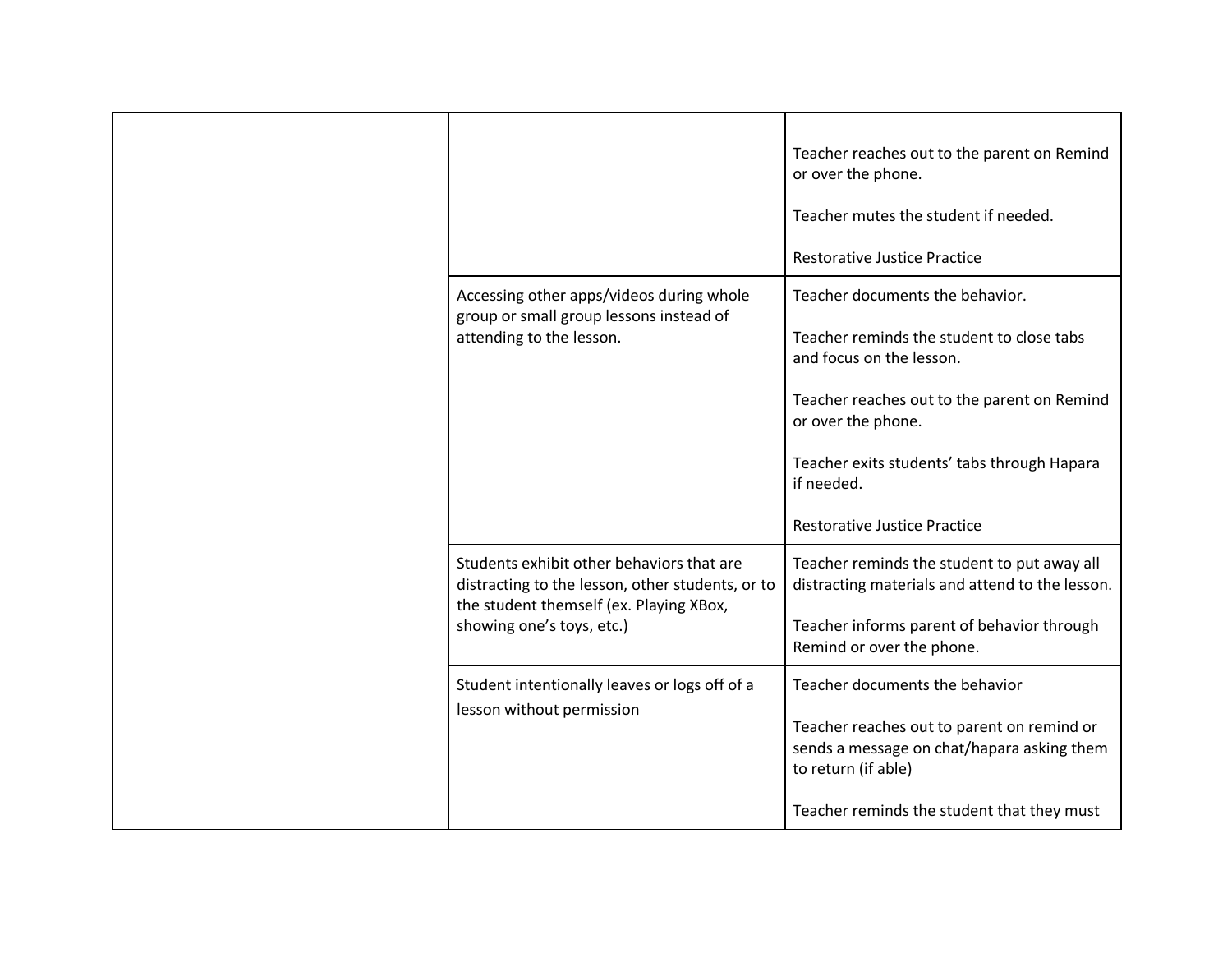|                         | Students participate in classroom bombing<br>(students interrupting classes that they are<br>not a part of) or in facilitating classroom<br>bombing (no other behaviors). | stay in the lesson until the teacher tells them<br>to log off.<br>Teacher marks student as absent if they<br>leave before the required amount of live<br>minutes is met.<br>Teacher documents the behavior with the<br>student's name if known.<br>Teacher asks the student to leave the chat.<br>Teacher removes the student from the chat if<br>necessary.<br>Teacher informs the child's homeroom<br>teacher of the classroom bombing.<br>The student's homeroom teacher reaches out<br>to the parent on Remind. |
|-------------------------|---------------------------------------------------------------------------------------------------------------------------------------------------------------------------|---------------------------------------------------------------------------------------------------------------------------------------------------------------------------------------------------------------------------------------------------------------------------------------------------------------------------------------------------------------------------------------------------------------------------------------------------------------------------------------------------------------------|
|                         |                                                                                                                                                                           | <b>Restorative Justice Practice</b>                                                                                                                                                                                                                                                                                                                                                                                                                                                                                 |
| <b>Tier 2 Behaviors</b> | Students continue to repeat a tier 1 behavior<br>after reminders/solutions have been tried by<br>the teacher.                                                             | Teacher documents the behaviors.<br>Teacher holds a parent/teacher conference.<br>(mandatory)<br><b>Restorative Justice Practice</b>                                                                                                                                                                                                                                                                                                                                                                                |
|                         | Plagiarism (another student's work or copied<br>from another source such as the internet).                                                                                | Teacher documents the behavior.<br>Teacher reaches out to the parent on Remind<br>or over the phone.                                                                                                                                                                                                                                                                                                                                                                                                                |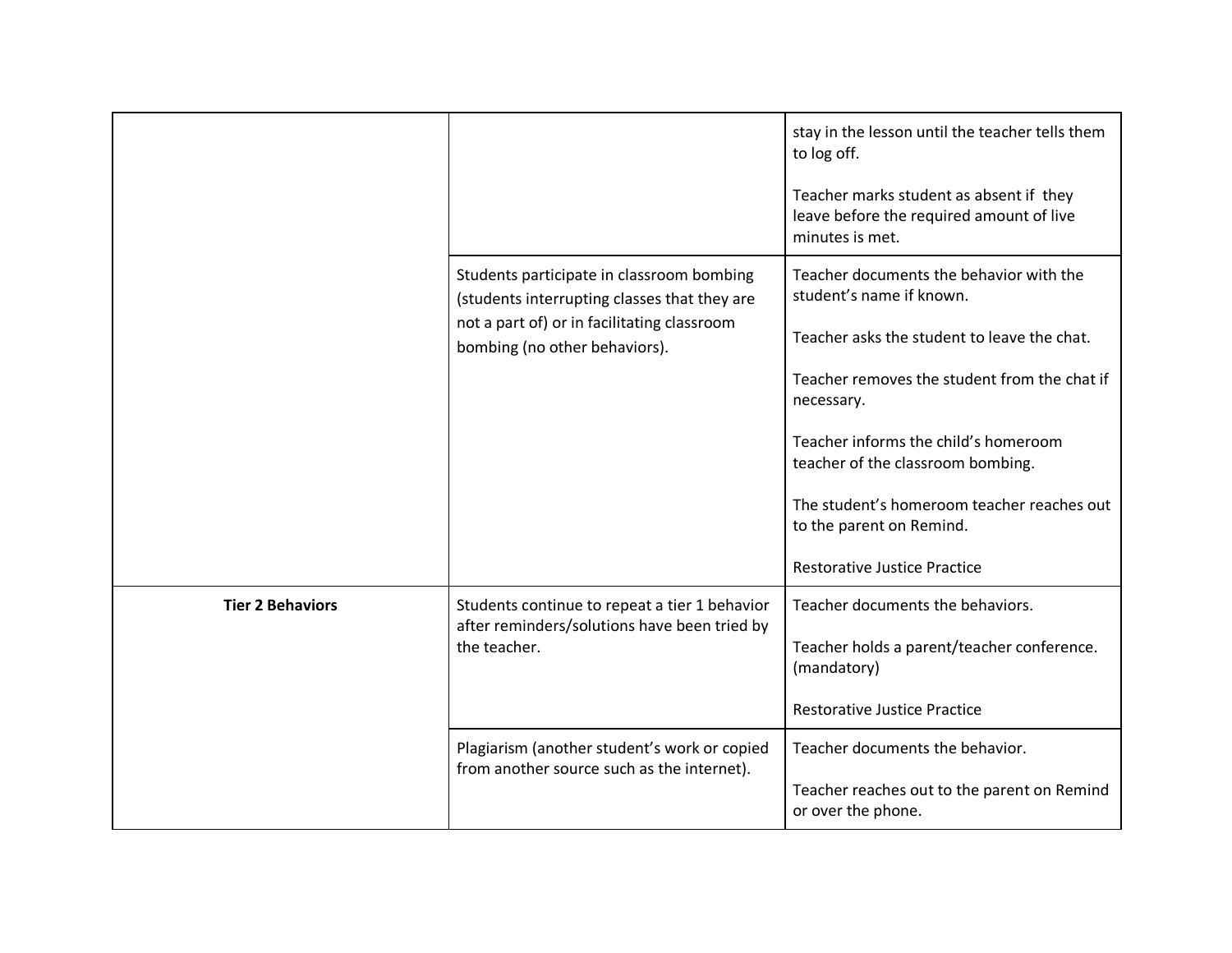|                                                                                                              | Teacher returns copied work and asks for a<br>redo or another assignment completion on<br>the first instance of plagiarism.<br>Parent/teacher conference is held if<br>plagiarism persists.<br>Note: If it appears the parent or older sibling<br>is overly helping rather than plagiarism, the<br>teacher should inform the parent that the<br>child needs to do the work themself and ask<br>for a redo of the assignment. |
|--------------------------------------------------------------------------------------------------------------|------------------------------------------------------------------------------------------------------------------------------------------------------------------------------------------------------------------------------------------------------------------------------------------------------------------------------------------------------------------------------------------------------------------------------|
| Students display inappropriate<br>language/music/sexual content/images on<br>screen or in background.        | Teacher documents the behavior and collects<br>evidence/proof of offense.<br>Teacher asks the student to remove the<br>offensive images/noise.<br>Teacher removes the student from the chat if<br>the student does not comply.<br>Teacher holds a parent/teacher conference<br>(mandatory)<br>Teacher fills out CARE referral if relevant                                                                                    |
| Students participate in classroom bombing or<br>facilitating classroom bombing (with explicit<br>behaviors). | Teacher documents the behavior with the<br>student's name if known.<br>Teacher removes the student from the chat.                                                                                                                                                                                                                                                                                                            |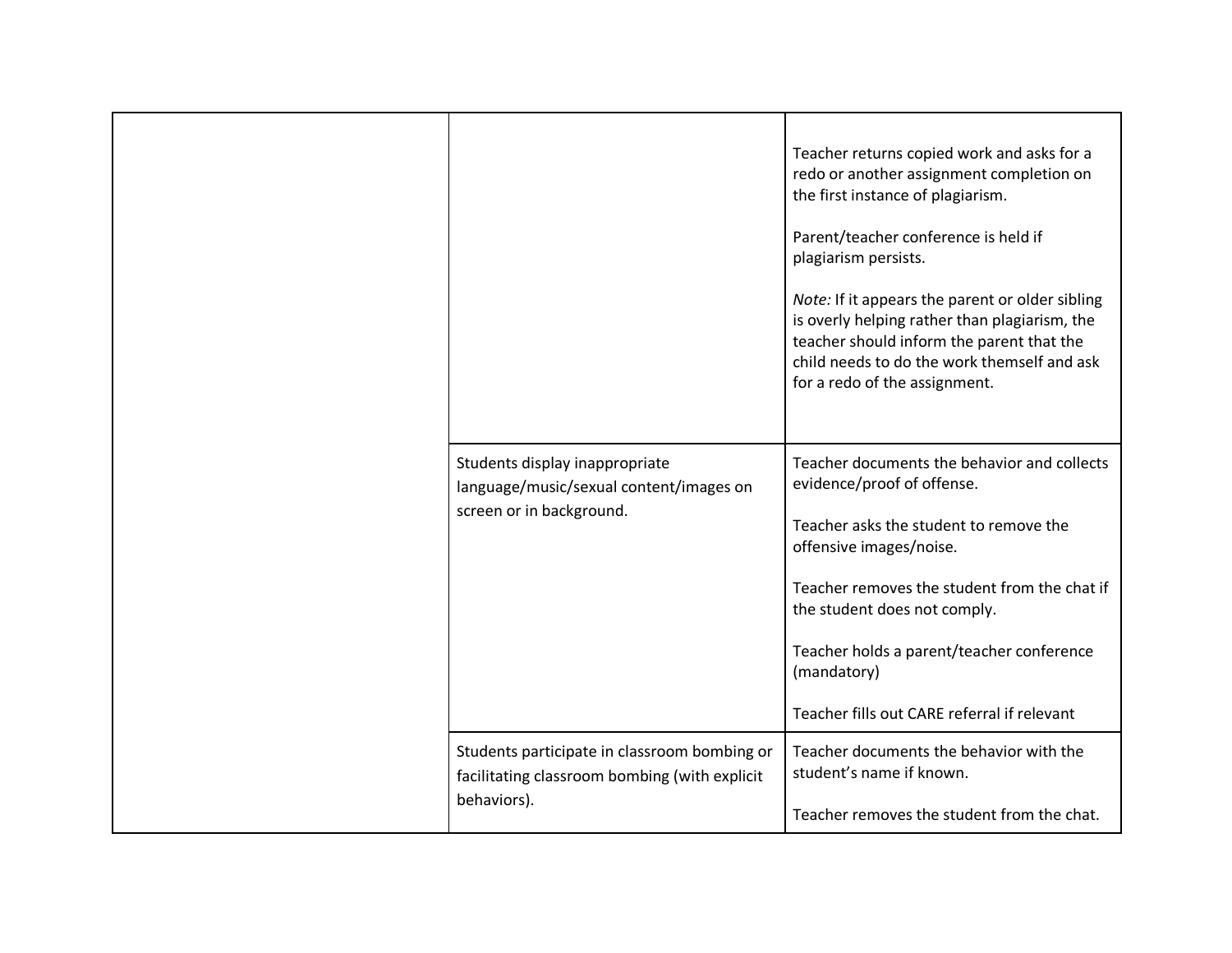|                                            | Teacher informs the child's homeroom<br>teacher of the incident.                                                                                                         |
|--------------------------------------------|--------------------------------------------------------------------------------------------------------------------------------------------------------------------------|
|                                            | The homeroom teacher holds a<br>parent/teacher conference (mandatory)                                                                                                    |
|                                            | <b>Restorative Justice Practice</b>                                                                                                                                      |
| Cyberbullying (first incident).            | Teacher documents the behavior.                                                                                                                                          |
|                                            | Teacher fills out CARE referral (mandatory)                                                                                                                              |
|                                            | Teacher reminds the student of the<br>expectations in the moment and schedules a<br>chat to speak with the student privately (such<br>as at the end of the live lesson). |
|                                            | Teacher meets with the student privately<br>about the incident.                                                                                                          |
|                                            | Teacher holds a parent/teacher conference.                                                                                                                               |
|                                            | Teacher facilitates peer mediation/restorative<br>justice sessions if needed.                                                                                            |
| Off Task Behaviors (student not focused on | Teacher documents the behavior.                                                                                                                                          |
| their work, playing on phone, etc.)        | Teacher reaches out to the parent on Remind<br>or over the phone.                                                                                                        |
|                                            | <b>Restorative Justice Practice</b>                                                                                                                                      |